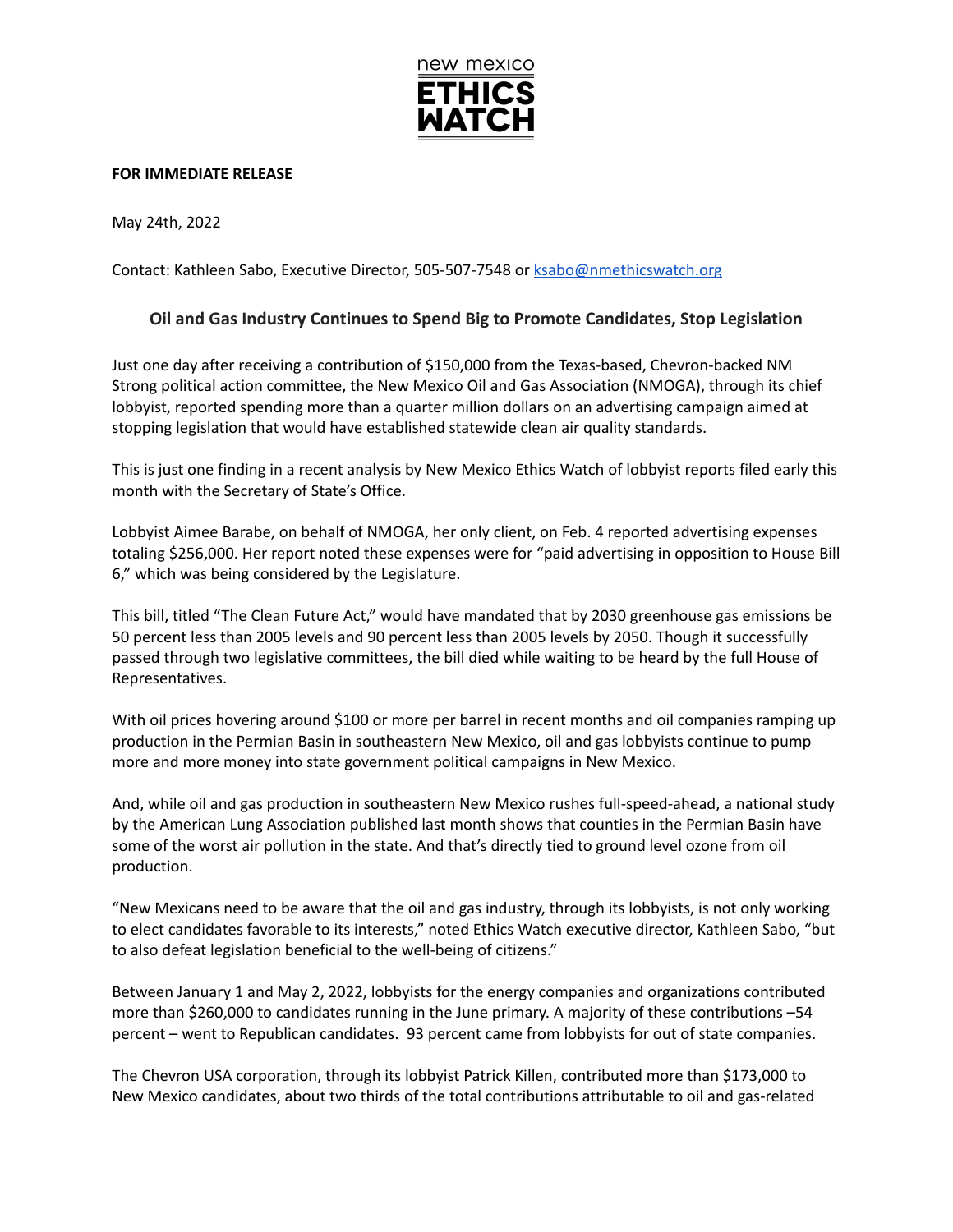companies made during the recent lobbyist reporting period. He also contributed another \$1,000 to candidates on behalf of himself.

Chevron, one of the biggest petroleum producers in the state, recently announced that it has raised its projected oil production in the Permian Basin, which also includes part of west Texas. The company expects a 15 percent increase in production in 2022.

Other major oil and gas lobbyists contributing to New Mexico campaigns for their companies include ConocoPhillips' Gabrielle Gerholt (\$40,000); Marathon Oil lobbyist Hugo Gutierrez (\$20,000); Austin-based ConocoPhillips lobbyist Kari Gibson (\$10,400); Enchant Energy's Anthony Trujillo (\$10,000) and Bowlin Travel Center, a major gasoline retailer, whose lobbyist Scott Scanland contributed a total of \$7,500 on behalf of the company.

The above numbers are for lobbyists who specified they were contributing on behalf of oil and gas companies. In addition to that \$260,000-plus, lobbyists for oil and gas companies also contributed another \$81,000 to candidates, not attributed to lobbyist employers.

Besides direct campaign contributions, lobbyists for oil and gas interests reported other expenditures between January 1 and early May.

In addition to NMOGA's advertising campaign, Barabe reported spending more than \$5,000 on meals, beverages, entertainment and "special events'' for policymakers between January and May. NMOGA's president and CEO Douglas Ackerman reported spending more than \$600 on meals and beverages for legislators in late April.

Chevron's Killen reported spending a total of \$3,327 for meals and beverages with officials on behalf of his employer. His report noted that he made "no expenditure of \$100 or more per individual."

One of the events Chevron paid for via Killen was a NMOGA-sponsored April 6 "luncheon meet and greet" for state Rep. Patty Lundstrom, D-Gallup. According to an invitation from Barabe, obtained by New Mexico Ethics Watch, the event took place in Chevron's Houston office. Killen reported spending \$695 on a Houston catering company for the event (as well as \$200 at a Houston restaurant called Xochi to discuss issues with New Mexico officials).

This Houston "meet and greet" for Lundstrom -- who chairs the House Appropriations and Finance Committee as well as the Legislative Finance Committee – took place during the World Hydrogen North America conference held in Houston, with several New Mexico legislators attending. Lundstrom this year emerged as a champion of the hydrogen industry.

During this year's regular legislative session, Lundstrom was the sponsor of two bills, backed by Gov. Michelle Lujan Grisham – as well as the state's two U.S. senators – to make New Mexico a hub of "blue hydrogen" production. Neither House Bill 4 nor HB 228 got a vote.

Chevron is among the several large oil and gas companies heavily investing in hydrogen energy. Though touted by the industry as a way to cut carbon emissions, Lundstrom's bills were opposed by environmentalist groups, who argue that hydrogen would only intensify demand for fossil gas production.